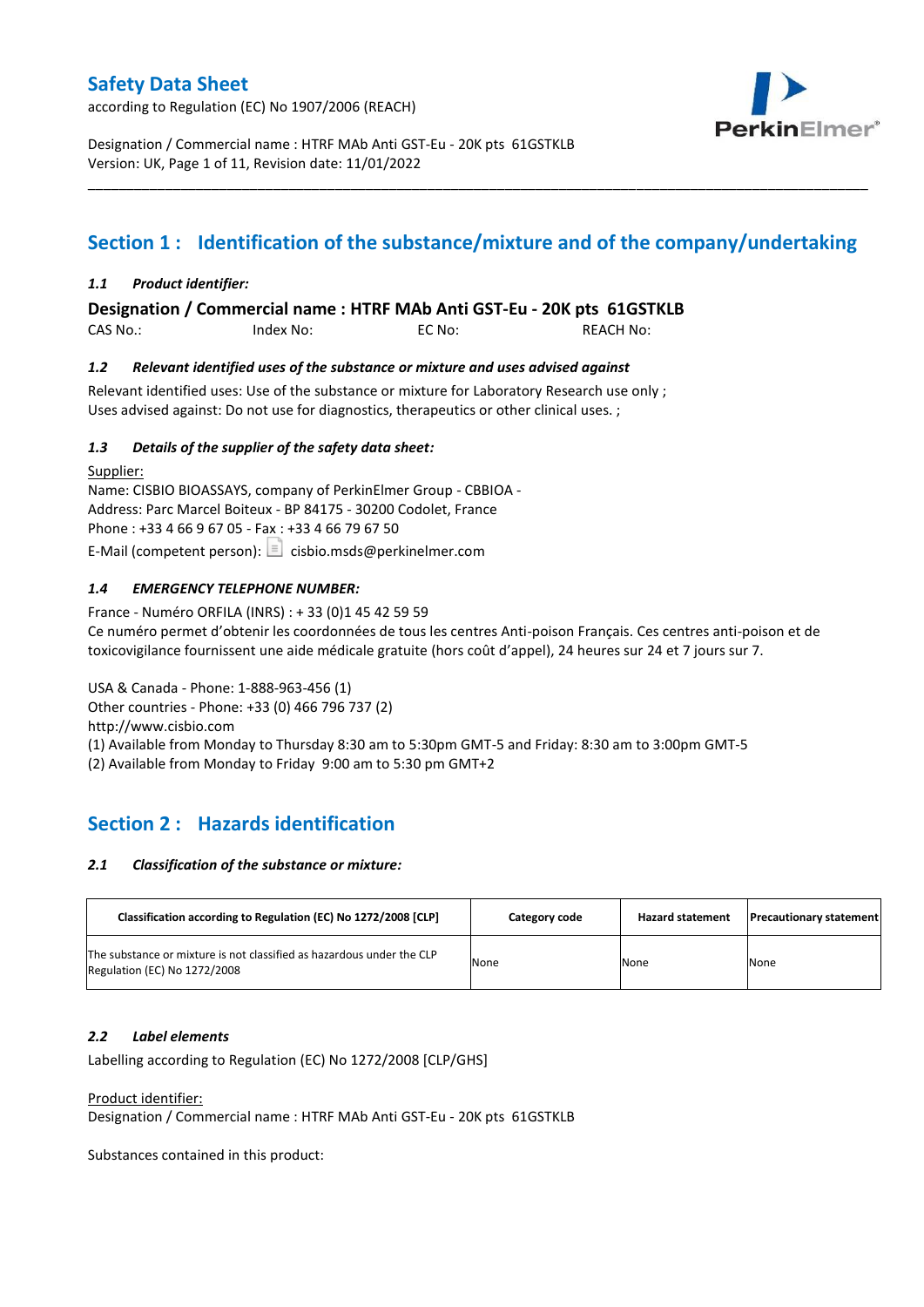according to Regulation (EC) No 1907/2006 (REACH)



Designation / Commercial name : HTRF MAb Anti GST-Eu - 20K pts 61GSTKLB Version: UK, Page 2 of 11, Revision date: 11/01/2022

Hazard pictograms

Signal word:

Hazard and precautionary statements:

#### *2.3 Other hazards*

The mixture does not contain substances classified as 'Substances of Very High Concern' (SVHC) >= 0.1% published by the European CHemicals Agency (ECHA) under article 57 of REACH. The mixture satisfies neither the PBT nor the vPvB criteria for mixtures in accordance with annexe XIII of the REACH regulations EC 1907/2006. ; Adverse human health effects and symptoms:

\_\_\_\_\_\_\_\_\_\_\_\_\_\_\_\_\_\_\_\_\_\_\_\_\_\_\_\_\_\_\_\_\_\_\_\_\_\_\_\_\_\_\_\_\_\_\_\_\_\_\_\_\_\_\_\_\_\_\_\_\_\_\_\_\_\_\_\_\_\_\_\_\_\_\_\_\_\_\_\_\_\_\_\_\_\_\_\_\_\_\_\_\_\_\_\_\_\_\_\_\_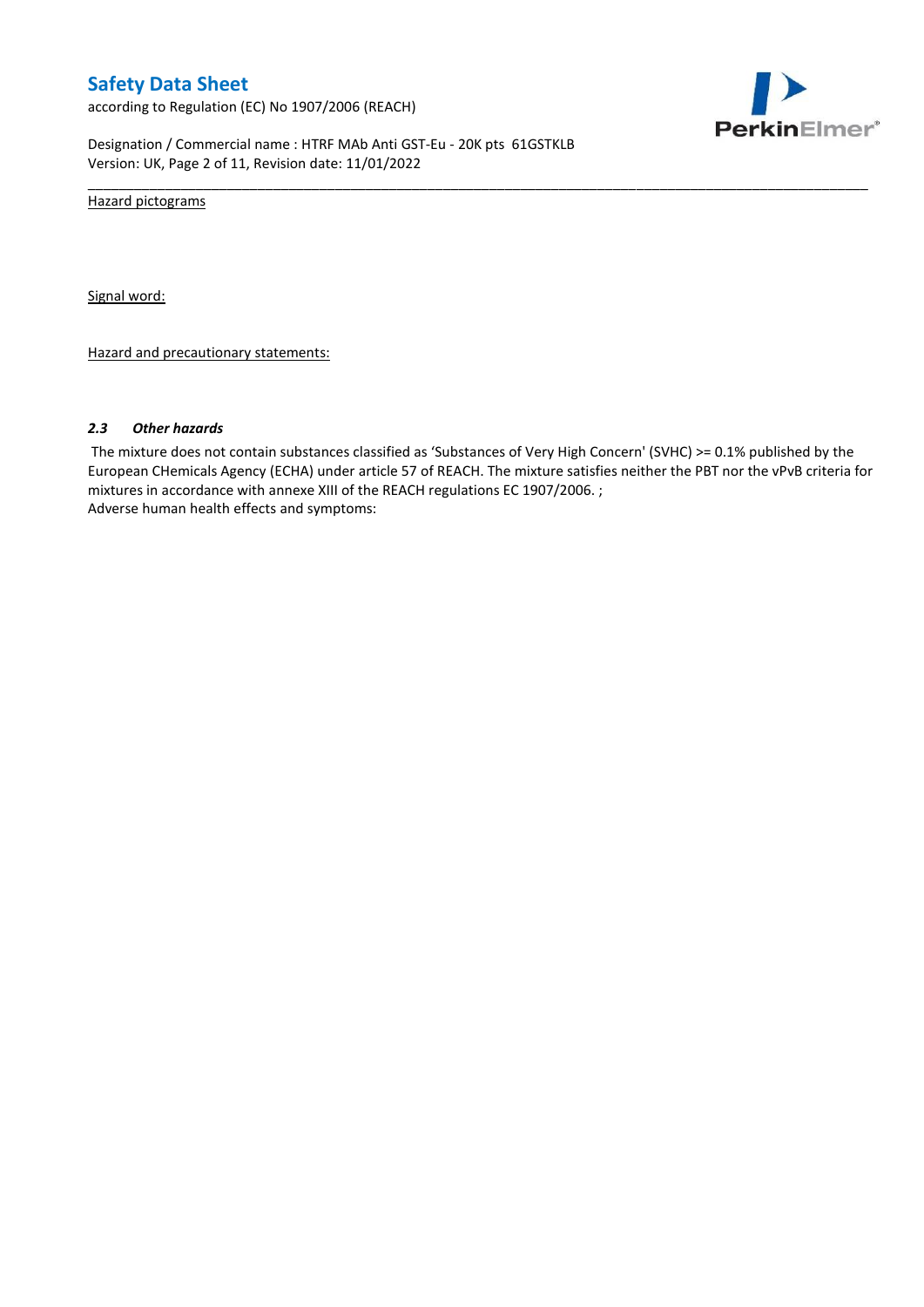according to Regulation (EC) No 1907/2006 (REACH)



Designation / Commercial name : HTRF MAb Anti GST-Eu - 20K pts 61GSTKLB Version: UK, Page 3 of 11, Revision date: 11/01/2022

# **Section 3 : Composition/information on ingredients**

### *3.2 Mixtures*

Hazardous ingredients:

This mixture does not contain any hazardous substances at the concentration limits given in Regulation (EC) No. 1272/2008 and OSHA Hazard Communication Standard 29 CFR 1910.1200.

\_\_\_\_\_\_\_\_\_\_\_\_\_\_\_\_\_\_\_\_\_\_\_\_\_\_\_\_\_\_\_\_\_\_\_\_\_\_\_\_\_\_\_\_\_\_\_\_\_\_\_\_\_\_\_\_\_\_\_\_\_\_\_\_\_\_\_\_\_\_\_\_\_\_\_\_\_\_\_\_\_\_\_\_\_\_\_\_\_\_\_\_\_\_\_\_\_\_\_\_\_

Additional information:

Full text of H- and EUH-phrases: see SECTION 16.

# **Section 4 : First aid measures**

### *4.1 Description of first aid measures*

**General information**:Do not leave affected person unattended. ; Remove affected person from the danger area and lay down. ;

**Following inhalation**:In case of respiratory tract irritation, consult a physician. ; Provide fresh air. ;

**Following skin contact**:After contact with skin, wash immediately with water ; Remove contaminated clothing ;

**Following eye contact**:After contact with the eyes, rinse with water with the eyelids open for a sufficient length of time, then consult an ophthalmologist immediately. ;

**Following ingestion**:Do NOT induce vomiting. ; Give nothing to eat or drink. ; If accidentally swallowed rinse the mouth with plenty of water (only if the person is conscious) and obtain immediate medical attention. ; **Self-protection of the first aider**:

#### *4.2 Most important symptoms and effects, both acute and delayed*

Symptoms:No known symptoms to date. ; Effects:

#### *4.3 Indication of any immediate medical attention and special treatment needed*

Notes for the doctor:

# **Section 5 : Firefighting measures**

#### *5.1 Extinguishing media:*

**Suitable extinguishing media**:This product is not flammable. Use extinguishing agent suitable for type of surrounding fire ;

### *5.2 Special hazards arising from the substance or mixture*

Hazardous combustion products:/

### *5.3 Advice for fire-fighters*

Wear Protective clothing.;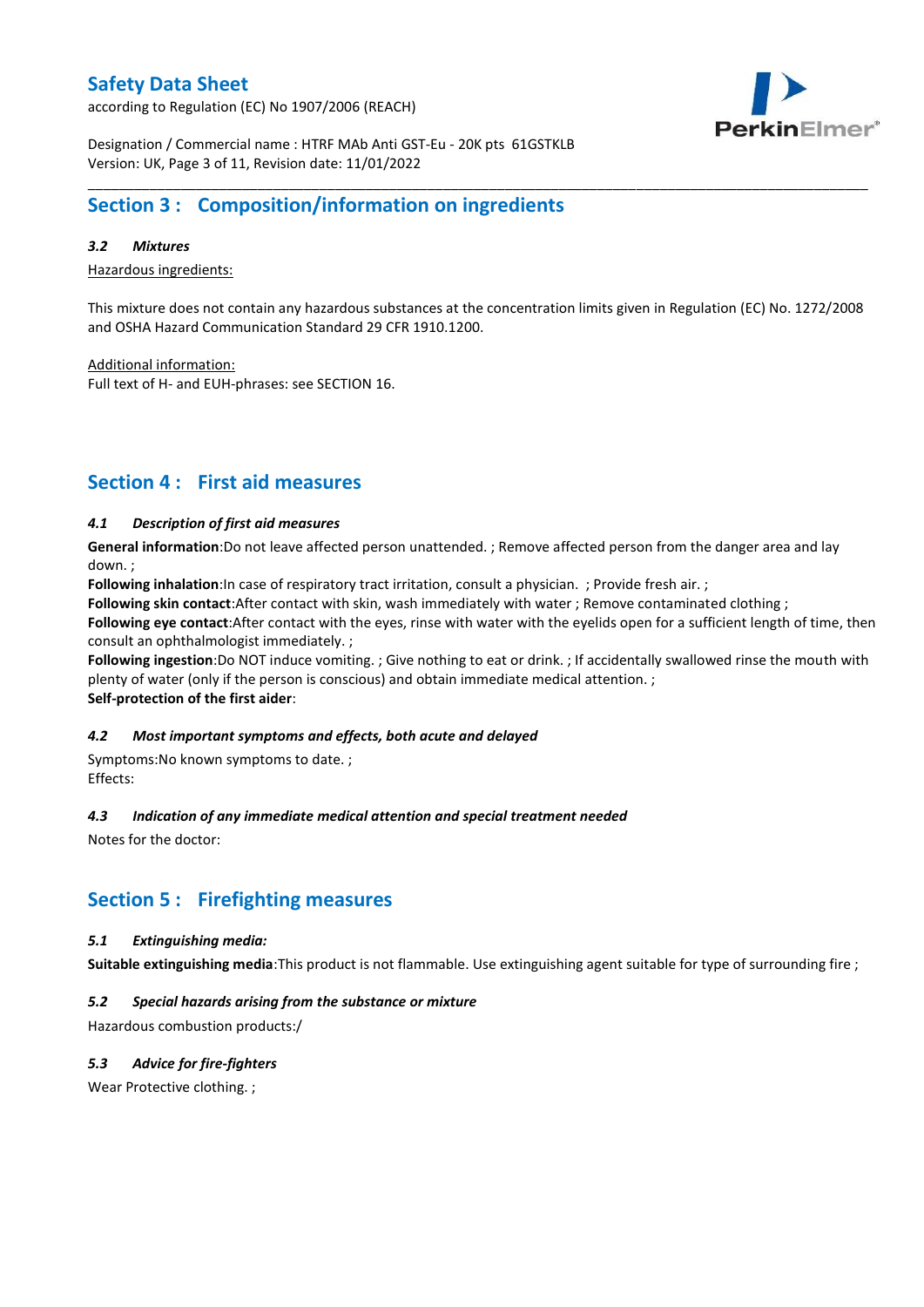according to Regulation (EC) No 1907/2006 (REACH)



Designation / Commercial name : HTRF MAb Anti GST-Eu - 20K pts 61GSTKLB Version: UK, Page 4 of 11, Revision date: 11/01/2022

# **Section 6 : Accidental release measures**

### *6.1 Personal precautions, protective equipment and emergency procedures*

Emergency procedures: Provide adequate ventilation. ; Emergency procedures: Remove persons to safety. ; Personal precautions: Use personal protection equipment (see section 8). ;

\_\_\_\_\_\_\_\_\_\_\_\_\_\_\_\_\_\_\_\_\_\_\_\_\_\_\_\_\_\_\_\_\_\_\_\_\_\_\_\_\_\_\_\_\_\_\_\_\_\_\_\_\_\_\_\_\_\_\_\_\_\_\_\_\_\_\_\_\_\_\_\_\_\_\_\_\_\_\_\_\_\_\_\_\_\_\_\_\_\_\_\_\_\_\_\_\_\_\_\_\_

### *6.2 Environmental precautions*

Do not allow to enter into surface water or drains. ; Ensure all waste water is collected and treated via a waste water treatment plant. ;

### *6.3 Methods and material for containment and cleaning up*

For cleaning up:Suitable material for taking up: Absorbing material, organic ; Other information:

### *6.4 Reference to other sections*

Additional information:

# **Section 7 : Handling and storage**

### *7.1 Precautions for safe handling*

#### Protective measures:

Advice on safe handling:Avoid contact with skin, eyes and clothes. ; Avoid: Eye contact ; Avoid: Generation/formation of aerosols ; Avoid: Skin contact ; Avoid: inhalation ; In the immediate working surroundings there must be: Emergency shower installed ; In the immediate working surroundings there must be: Provide eye shower and label its location conspicuously ; Wash contaminated clothing immediately. ;

Fire preventions:

Do not eat, drink or smoke in areas where reagents are handled. ; Do not pipet by mouth ; Wear suitable one-way gloves at work ;

Advice on general occupational hygiene

Handle in accordance with good industrial hygiene and safety practice ; Observe technical data sheet. ; Remove contaminated, saturated clothing. ; Wash hands before breaks and after work. ;

### *7.2 Conditions for safe storage, including any incompatibilities*

Technical measures and storage conditions: Requirements for storage rooms and vessels:Keep container tightly closed. ; Keep-store only in original container or in properly labeled containers ; Hints on storage assembly: Materials to avoid: Further information on storage conditions:

### *7.3 Specific end uses:*

Recommendations on specific end uses: Observe technical data sheet. ;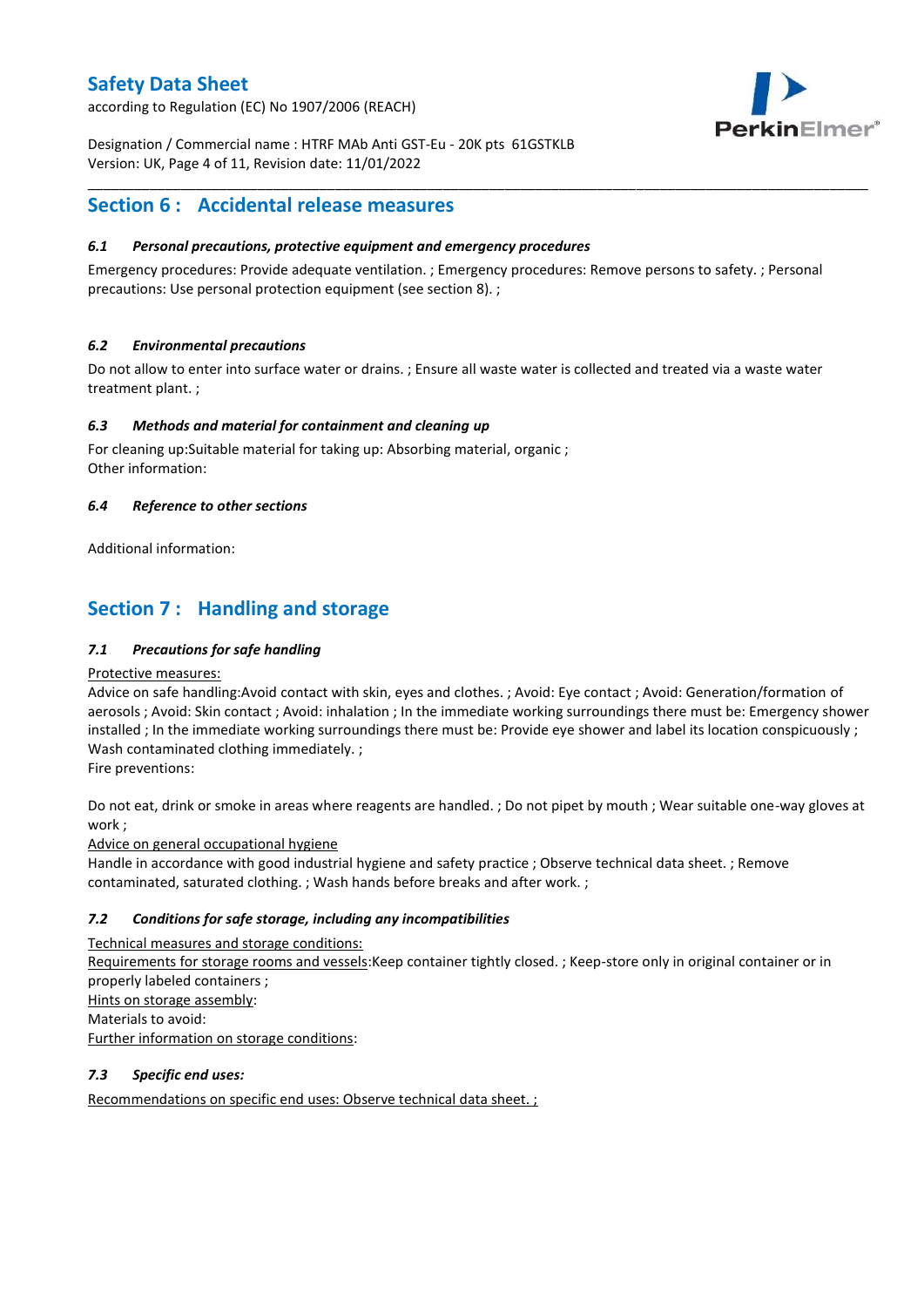according to Regulation (EC) No 1907/2006 (REACH)



Designation / Commercial name : HTRF MAb Anti GST-Eu - 20K pts 61GSTKLB Version: UK, Page 5 of 11, Revision date: 11/01/2022

\_\_\_\_\_\_\_\_\_\_\_\_\_\_\_\_\_\_\_\_\_\_\_\_\_\_\_\_\_\_\_\_\_\_\_\_\_\_\_\_\_\_\_\_\_\_\_\_\_\_\_\_\_\_\_\_\_\_\_\_\_\_\_\_\_\_\_\_\_\_\_\_\_\_\_\_\_\_\_\_\_\_\_\_\_\_\_\_\_\_\_\_\_\_\_\_\_\_\_\_\_

# **Section 8 : Exposure controls/personal protection**

### *8.1 Control parameters*

Preliminary remark:

- 8.1.1 Occupational exposure limits:
	- France
	- Spain
	- **•** Germany
	- Italia
	- Greece
	- $\bullet$  UK
	- OSHA (USA)
- 8.1.2 Biological limit values (Germany):
- 8.1.3 Exposure limits at intended use (Germany):
- 8.1.4 DNEL/PNEC-values:
	- DNEL worker
	- DNEL consumer

DNEL remark:

• PNEC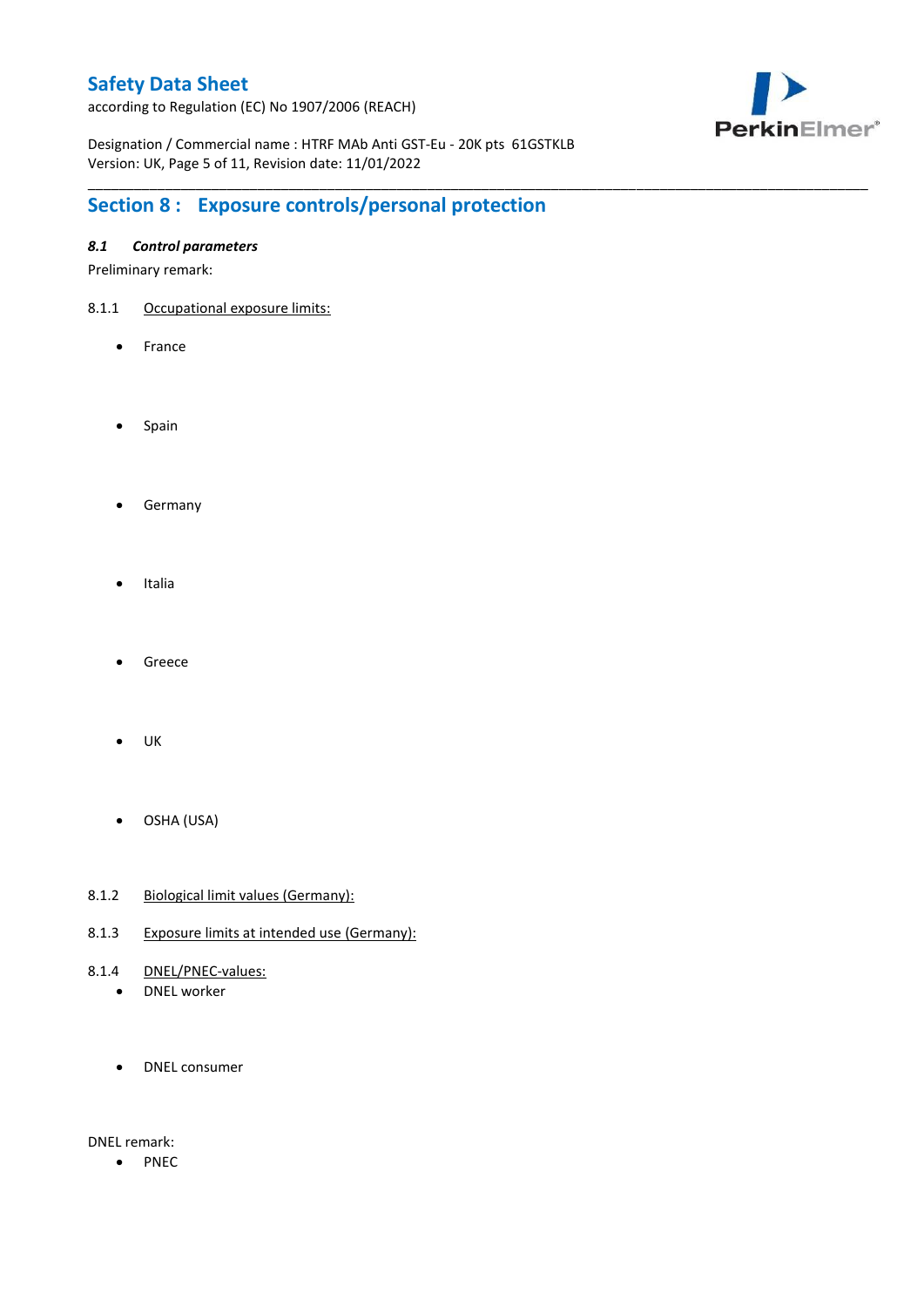according to Regulation (EC) No 1907/2006 (REACH)



Designation / Commercial name : HTRF MAb Anti GST-Eu - 20K pts 61GSTKLB Version: UK, Page 6 of 11, Revision date: 11/01/2022

PNEC remark: Control parameters remark:

#### *8.2 Exposure controls*

- 8.2.1 Appropriate engineering controls:
- 8.2.2 Personal protective equipment:

**Eye / Face protection**: Safety glasses with side-shields ;

**Skin protection**:Gloves ; Laboratory coats ;

**Respiratory protection**:Ensure adequate ventilation ;

**Thermal hazards**:

8.2.3 Environmental exposure controls:

# **Section 9 : Physical and chemical properties**

#### *9.1 Information on basic physical and chemical properties*

### Appearance

| Physical state        | Solid  |
|-----------------------|--------|
| Colour                | White; |
| Odour                 |        |
| Odour threshold (ppm) |        |

\_\_\_\_\_\_\_\_\_\_\_\_\_\_\_\_\_\_\_\_\_\_\_\_\_\_\_\_\_\_\_\_\_\_\_\_\_\_\_\_\_\_\_\_\_\_\_\_\_\_\_\_\_\_\_\_\_\_\_\_\_\_\_\_\_\_\_\_\_\_\_\_\_\_\_\_\_\_\_\_\_\_\_\_\_\_\_\_\_\_\_\_\_\_\_\_\_\_\_\_\_

|                                                             |                                           | Value | Concentration<br>(mol/L) | Method | Temperature (°C) | Pressure (kPa) | Remark |
|-------------------------------------------------------------|-------------------------------------------|-------|--------------------------|--------|------------------|----------------|--------|
| pH                                                          |                                           |       |                          |        |                  |                |        |
| Melting point (°C)                                          |                                           |       |                          |        |                  |                |        |
| Freezing point (°C)                                         |                                           |       |                          |        |                  |                |        |
| Initial boiling point/boiling range (°C)                    |                                           |       |                          |        |                  |                |        |
| Flash point (°C)                                            |                                           |       |                          |        |                  |                |        |
| Evaporation rate (kg/m <sup>2</sup> /h)                     |                                           |       |                          |        |                  |                |        |
| Flammability (type : ) (%)                                  |                                           |       |                          |        |                  |                |        |
| Upper/lower<br>flammability or explosive<br>limits          | Upper explosive limit<br>(%)              |       |                          |        |                  |                |        |
|                                                             | Lower explosive limit (%)                 |       |                          |        |                  |                |        |
| Vapour pressure (kPa)                                       |                                           |       |                          |        |                  |                |        |
| Vapour density (g/cm <sup>3</sup> )                         |                                           |       |                          |        |                  |                |        |
|                                                             | Density (g/cm <sup>3</sup> )              |       |                          |        |                  |                |        |
| Densities                                                   | Relative density (g/cm <sup>3</sup> )     |       |                          |        |                  |                |        |
|                                                             | Bulk density (g/cm <sup>3</sup> )         |       |                          |        |                  |                |        |
|                                                             | Critical density (g/cm <sup>3</sup> )     |       |                          |        |                  |                |        |
| Solubility (Type: ) (g/L)                                   |                                           |       |                          |        |                  |                |        |
| Partition coefficient (log Pow)<br>n-octanol/water at pH :  |                                           |       |                          |        |                  |                |        |
| Auto-ignition temperature (°C)                              |                                           |       |                          |        |                  |                |        |
| Decomposition temperature (°C)<br>Decomposition energy : kJ |                                           |       |                          |        |                  |                |        |
| Viscosity                                                   | Viscosity, dynamic (poiseuille)           |       |                          |        |                  |                |        |
|                                                             | Viscosity, cinematic (cm <sup>3</sup> /s) |       |                          |        |                  |                |        |
| Oxidising properties                                        |                                           |       |                          |        |                  |                |        |
| <b>Explosive properties</b>                                 |                                           |       |                          |        |                  |                |        |

#### *9.2 Other information:*

No other relevant data available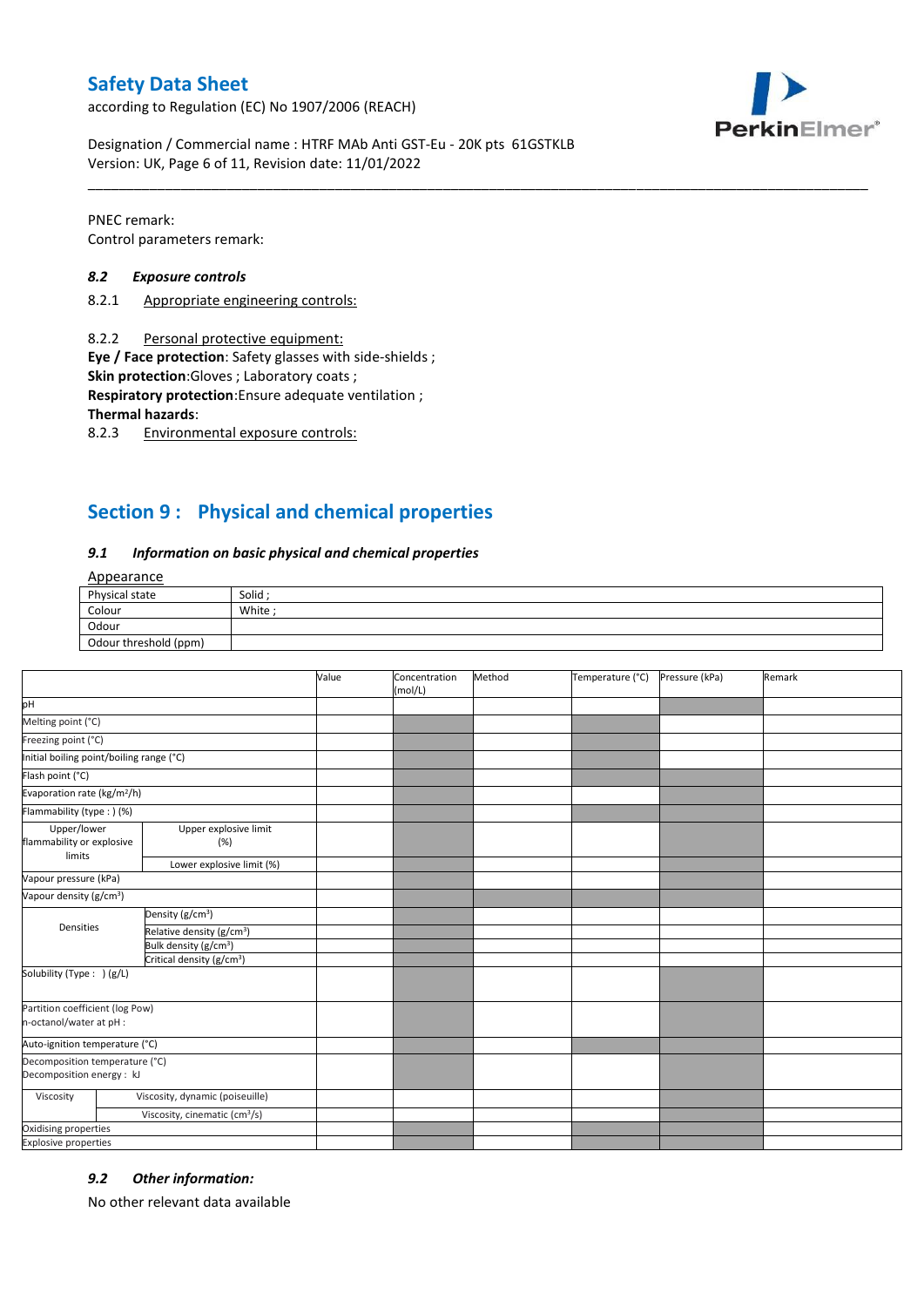according to Regulation (EC) No 1907/2006 (REACH)



Designation / Commercial name : HTRF MAb Anti GST-Eu - 20K pts 61GSTKLB Version: UK, Page 7 of 11, Revision date: 11/01/2022

### **Section 10 : Stability and reactivity**

- *10.1 Reactivity* This material is considered to be non-reactive under normal use conditions. ;
- *10.2 Chemical stability*
- *10.3 Possibility of hazardous reactions*
- *10.4 Conditions to avoid:*
- *10.5 Incompatible materials:*

#### *10.6 Hazardous decomposition products:*

Does not decompose when used for intended uses. ; Thermal decomposition can lead to the escape of irritating gases and vapors. ;

\_\_\_\_\_\_\_\_\_\_\_\_\_\_\_\_\_\_\_\_\_\_\_\_\_\_\_\_\_\_\_\_\_\_\_\_\_\_\_\_\_\_\_\_\_\_\_\_\_\_\_\_\_\_\_\_\_\_\_\_\_\_\_\_\_\_\_\_\_\_\_\_\_\_\_\_\_\_\_\_\_\_\_\_\_\_\_\_\_\_\_\_\_\_\_\_\_\_\_\_\_

### **Section 11 : Toxicological information**

Toxicokinetics, metabolism and distribution

#### *11.1 Information on toxicological effects*

#### **Substances**

**Acute toxicity**

Animal data: Acute oral toxicity:

Acute dermal toxicity:

Acute inhalative toxicity:

Practical experience / human evidence: Assessment / Classification: General Remark:

#### **Skin corrosion/irritation**

Animal data:

In-vitro skin test method: In-vitro skin test result: Assessment / Classification:

#### **Eye damage/irritation**

Animal data:

In vitro eye test method: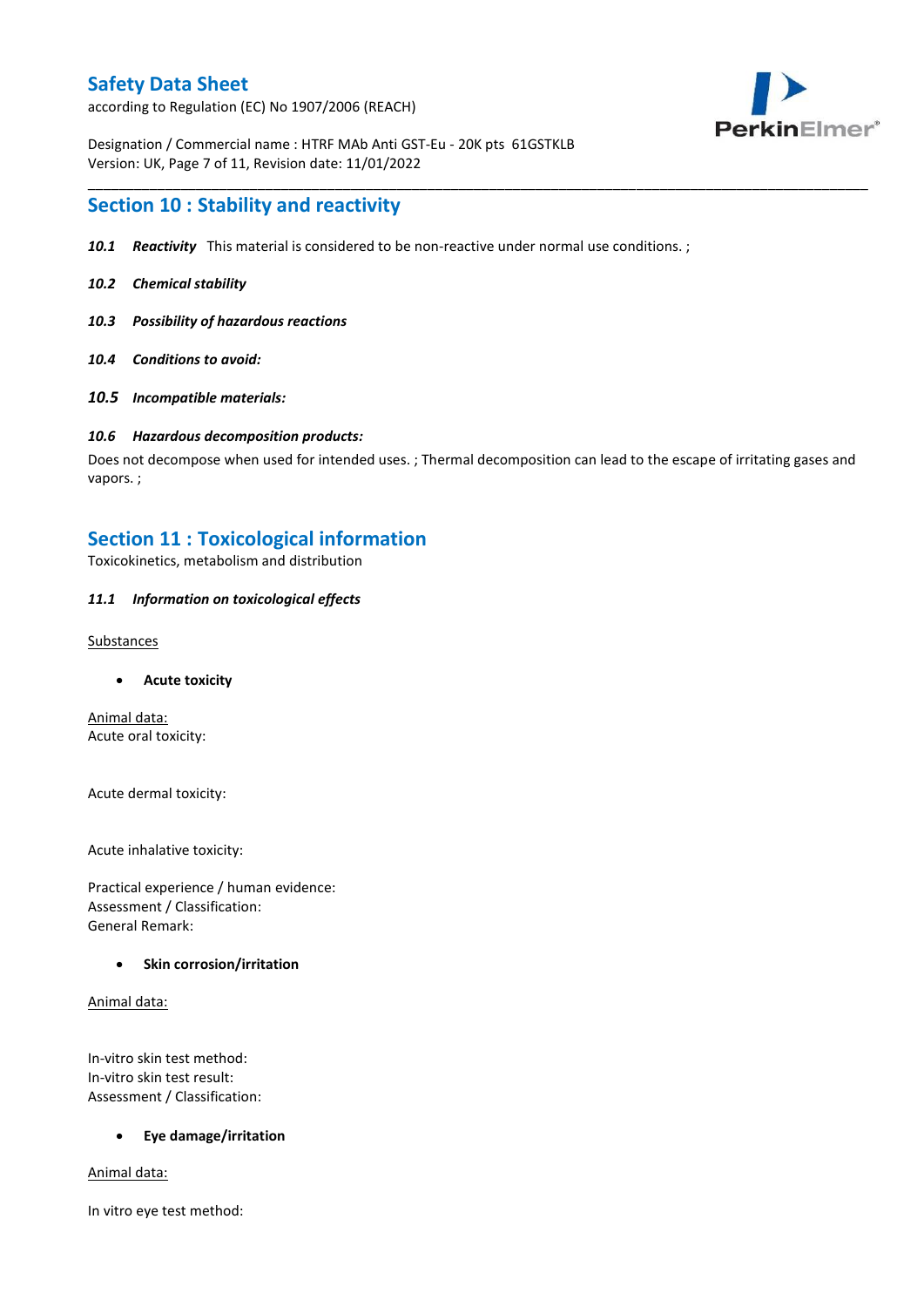according to Regulation (EC) No 1907/2006 (REACH)



Designation / Commercial name : HTRF MAb Anti GST-Eu - 20K pts 61GSTKLB Version: UK, Page 8 of 11, Revision date: 11/01/2022

In vitro eye test result: Assessment / Classification:

#### **CMR effects (carcinogenity, mutagenicity and toxicity for reproduction)**

\_\_\_\_\_\_\_\_\_\_\_\_\_\_\_\_\_\_\_\_\_\_\_\_\_\_\_\_\_\_\_\_\_\_\_\_\_\_\_\_\_\_\_\_\_\_\_\_\_\_\_\_\_\_\_\_\_\_\_\_\_\_\_\_\_\_\_\_\_\_\_\_\_\_\_\_\_\_\_\_\_\_\_\_\_\_\_\_\_\_\_\_\_\_\_\_\_\_\_\_\_

o Germ cell mutagenicity:

Animal data:

Assessment / Classification:

o Carcinogenicity

Practical experience / human evidence: Animal data:

Other information: Assessment / Classification:

o Reproductive toxicity

Practical experience / human evidence: Animal data:

Other information: Assessment / Classification:

Overall assessment on CMR properties:

- **Specific target organ toxicity (single exposure)**
	- o STOT SE 1 and 2

Animal data:

Other information:

o STOT SE 3

Practical experience / human evidence:

Other information: Assessment / Classification:

**Specific target organ toxicity (repeated exposure)**

Practical experience / human evidence: Animal data:

Assessment / Classification: Other information

**Aspiration hazard**

Practical experience / human evidence: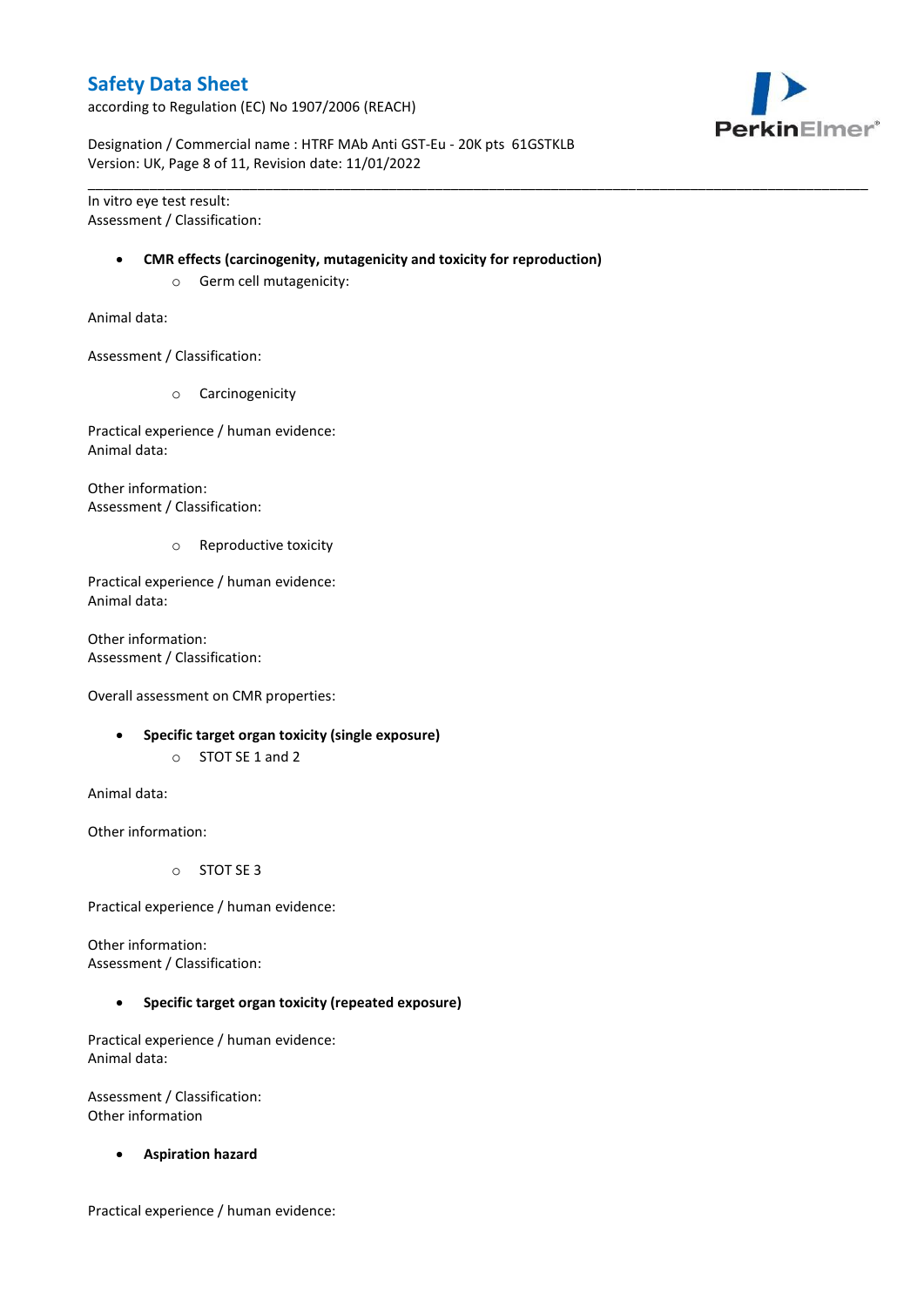according to Regulation (EC) No 1907/2006 (REACH)



Designation / Commercial name : HTRF MAb Anti GST-Eu - 20K pts 61GSTKLB Version: UK, Page 9 of 11, Revision date: 11/01/2022

Experimental data: viscosity data: see SECTION 9. Assessment / Classification: Remark:

11.1.1 Mixtures No toxicological information is available for the mixture itself

# **Section 12 : Ecological information**

In case that test data regarding one endpoint/differentiation exist for the mixture itself, the classification is carried out according to the substance criteria (excluding biodegradation and bioaccumulation). If no test data exist, the criteria for mixture classification has to be used (calculation method); in this case the toxicological data of the ingredients are shown.

\_\_\_\_\_\_\_\_\_\_\_\_\_\_\_\_\_\_\_\_\_\_\_\_\_\_\_\_\_\_\_\_\_\_\_\_\_\_\_\_\_\_\_\_\_\_\_\_\_\_\_\_\_\_\_\_\_\_\_\_\_\_\_\_\_\_\_\_\_\_\_\_\_\_\_\_\_\_\_\_\_\_\_\_\_\_\_\_\_\_\_\_\_\_\_\_\_\_\_\_\_

### *12.1 Aquatic toxicity:*

Acute (short-term) fish toxicity

Chronic (long-term) fish toxicity

Acute (short-term) toxicity to crustacea

Chronic (long-term) toxicity to crustacea

Acute (short-term) toxicity to algae and cyanobacteria

Toxicity to microorganisms and other aquatic plants / organisms

Assessment / Classification:

### *12.2 Persistence and degradability*

Biodegradation:

Abiotic Degradation:

Assessment / Classification:

#### *12.3 Bioaccumulative potential*

Bioconcentration factor (BCF):

*12.4 Mobility in soil*

### *12.5 Results of PBT and vPvB assessment*

#### *12.6 Other adverse effects:*

Additional ecotoxicological information: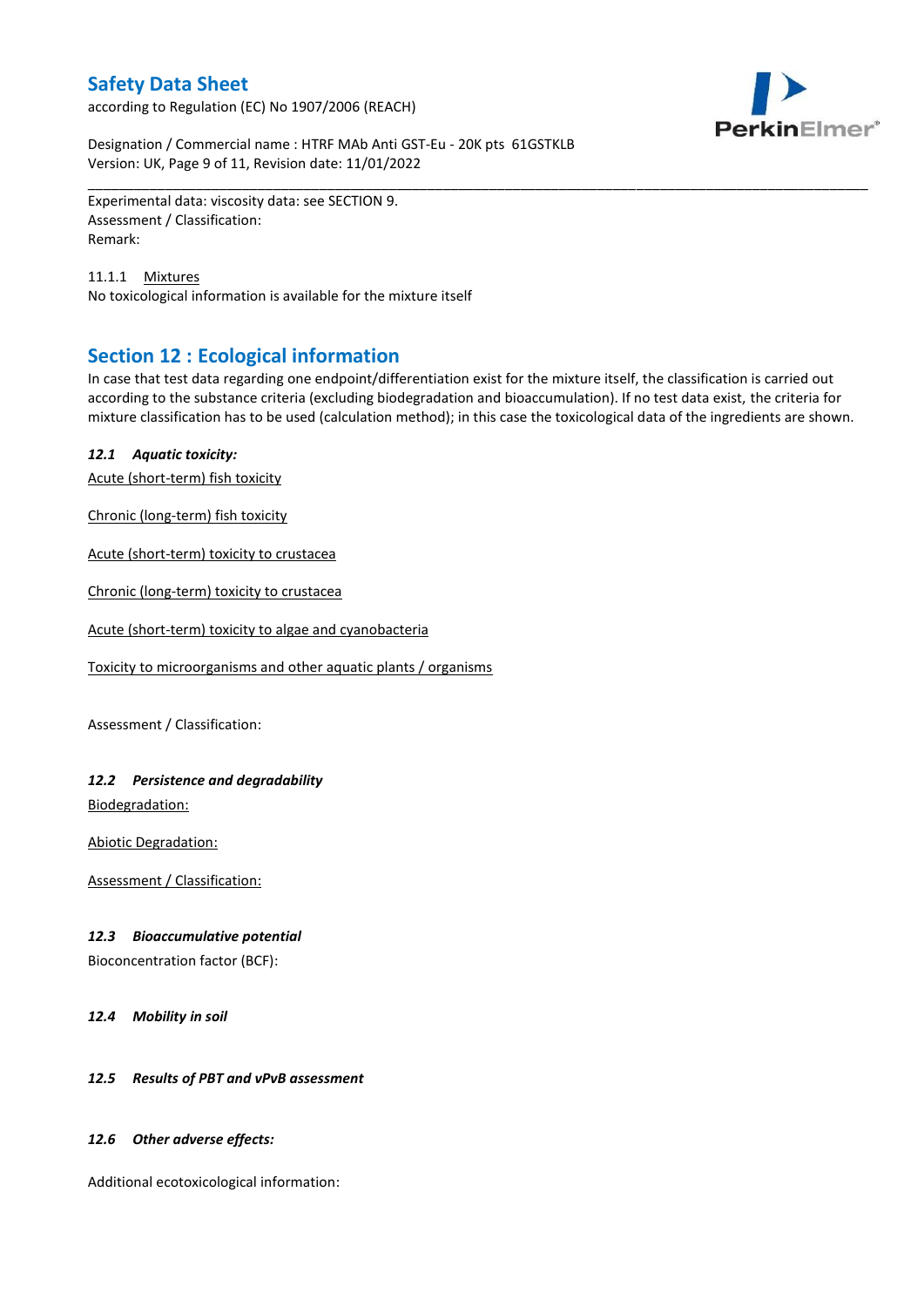according to Regulation (EC) No 1907/2006 (REACH)



Designation / Commercial name : HTRF MAb Anti GST-Eu - 20K pts 61GSTKLB Version: UK, Page 10 of 11, Revision date: 11/01/2022

# **Section 13 : Disposal considerations**

### *13.1 Waste treatment methods*

Waste treatment options:Dispose of waste according to applicable legislation. ;

# **Section 14 : Transport information**

ADR/RID/AND/IMDG/IATA

| UN No.                     |  |
|----------------------------|--|
| UN Proper shipping name    |  |
| Transport hazard class(es) |  |
| Hazard label(s)            |  |
|                            |  |
| Packing group              |  |

\_\_\_\_\_\_\_\_\_\_\_\_\_\_\_\_\_\_\_\_\_\_\_\_\_\_\_\_\_\_\_\_\_\_\_\_\_\_\_\_\_\_\_\_\_\_\_\_\_\_\_\_\_\_\_\_\_\_\_\_\_\_\_\_\_\_\_\_\_\_\_\_\_\_\_\_\_\_\_\_\_\_\_\_\_\_\_\_\_\_\_\_\_\_\_\_\_\_\_\_\_

#### *Transport in bulk according to Annex II of MARPOL 73/78 and the IBC Code*

| Land transport (ADR/RID)                                             |                                               |
|----------------------------------------------------------------------|-----------------------------------------------|
| <b>Classification code ADR:</b>                                      | Special Provisions for ADR/RID:               |
| Limited quantities for ADR/RID:                                      | Excepted Quantities for ADR/RID:              |
| Packing Instructions for ADR/RID:                                    | Special packing provisions for ADR/RID:       |
| Mixed packing provisions:                                            |                                               |
| Portable tanks and bulk containers Instructions:                     |                                               |
| Portable tanks and bulk containers Special Provisions:               |                                               |
| <b>ADR Tank Code:</b>                                                | ADR Tank special provisions:                  |
| Vehicle for tank carriage:                                           |                                               |
| Special provisions for carriage Packages:                            |                                               |
| Special provisions for carriage Bulk:                                |                                               |
| Special provisions for carriage for loading, unloading and handling: |                                               |
| Special Provisions for carriage Operation:                           |                                               |
| Hazard identification No:                                            | Transport category (Tunnel restriction code): |
|                                                                      |                                               |
| Sea transport (IMDG)                                                 |                                               |
| Marine Pollutant:                                                    | Subsidiary risk(s) for IMDG:                  |
| Packing provisions for IMDG:                                         | Limited quantities for IMDG:                  |
| Packing instructions for IMDG:                                       | <b>IBC</b> Instructions:                      |
| <b>IBC Provisions:</b>                                               | <b>IMO tank instructions:</b>                 |
| UN tank instructions:                                                | Tanks and bulk Provisions:                    |
| EmS:                                                                 | Stowage and segregation for IMDG:             |
| Properties and observations:                                         |                                               |
| Inland waterway transport (ADN)                                      |                                               |
| <b>Classification Code ADN:</b>                                      | <b>Special Provisions ADN:</b>                |
| Limited quantities ADN:                                              | <b>Excepted quantities ADN:</b>               |
| Carriage permitted:                                                  | Equipment required:                           |
| Provisions concerning loading and unloading:                         | Provisions concerning carriage:               |
| Number of blue cones/lights:                                         | Remark:                                       |
|                                                                      |                                               |
| Air transport (ICAO-TI / IATA-DGR)                                   |                                               |
| Subsidiary risk for IATA <sup>.</sup>                                | Excepted quantity for $IATA$ .                |

Subsidiary risk for IATA: Subsidiary risk for IATA: Passenger and Cargo Aircraft Limited Quantities Packing Instructions: Passenger and Cargo Aircraft Limited Quantities Maximal Net Quantity :